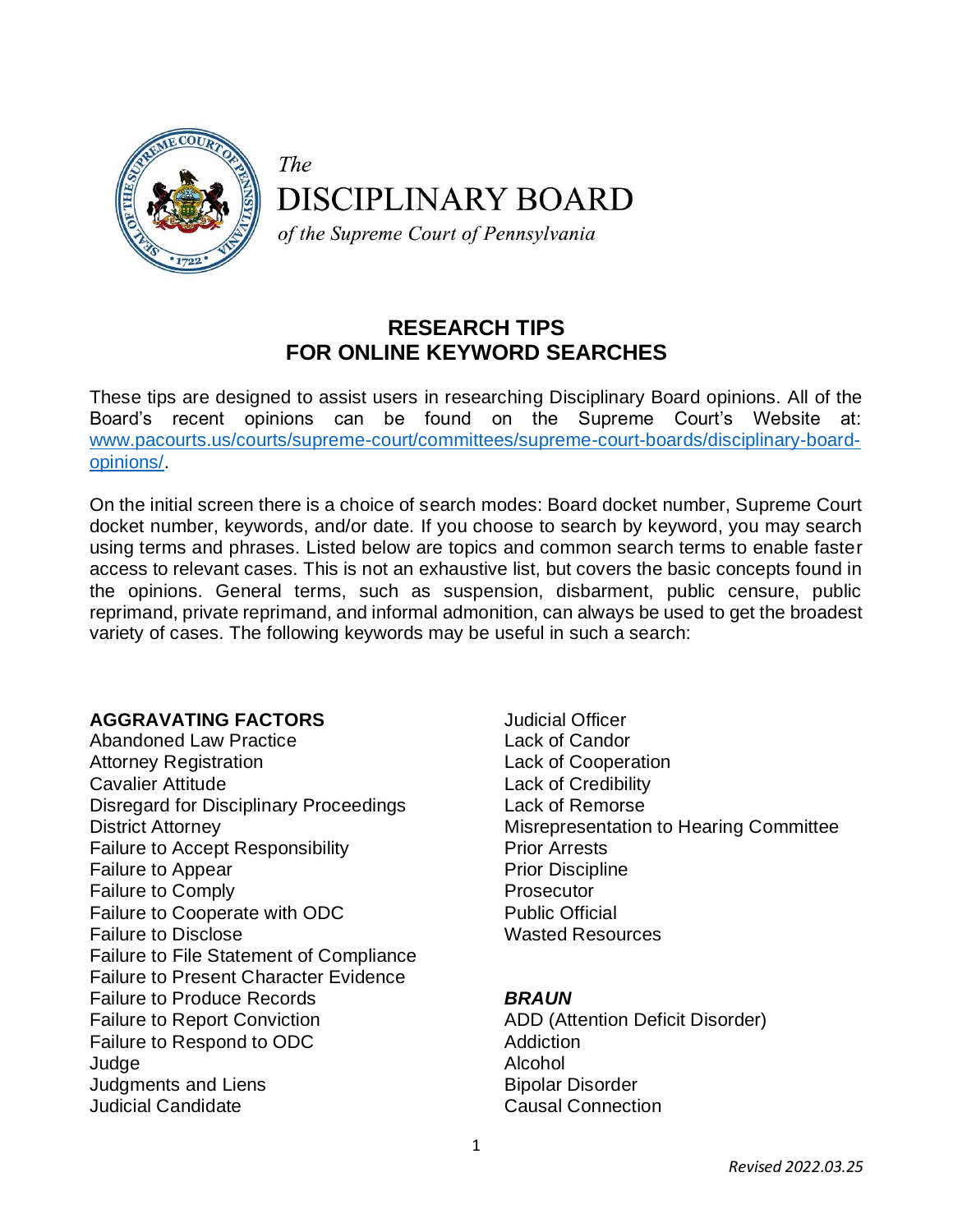**Cocaine** Depressive Disorder Disability-General Expert Witness **Fitness** Practice Monitor Probation Psychological Problems **Tribunal** Unfit to Practice

#### **CLIENT FUNDS**

**Commingling Conversion** Converted Trust Funds Dishonest Conduct Estate Funds for Personal Use Excessive Fees Fiscal Irresponsibility Inadequate Record Keeping **Misappropriation** Mismanagement of Client Funds Mismanagement of IOLTA Account Prohibited Financial Dealings Recordkeeping Safeguard Fiduciary Funds Self-Dealing Unearned Fees

## **CLIENT NEGLECT**

Abandoned Clients Breach of Duty Failure to Communicate Failure to File a Complaint Failure to Keep Client Informed Failure to Keep Required Records Failure to Provide Written Fee Agreement Failure to Return Files False Statements Filed in Incorrect Court Incompetence Lack of Competent Representation Lack of Diligence **Misrepresentation Neglect** Prejudicial to the Administration of Justice Professional Liability Insurance Prompt Distribution Unearned Fees

#### **CRIMINAL CONVICTION**

Abuse Access Device Fraud Accessory After the Fact Aiding and Abetting Arson Assault Attempted Murder **Bribery Burglary** Child Pornography Civil Rights **Conspiracy Contempt** Controlled Substance Corruption of Minors Criminal Conduct Criminal Convictions Criminal Mischief Disorderly Conduct DUI/DWI Drug Paraphernalia **Embezzlement** Failure to File Tax Returns False Campaign Reports False Reports False Statements **Forgery** Fraud Gambling **Harassment** Homicide by Vehicle Income Tax Indecent Assault Insider Trading Kids for Cash Leaving Scene of an Accident Marijuana Mail Fraud **Misleading** Misprision of Felony Money Laundering Mutilation of Government Records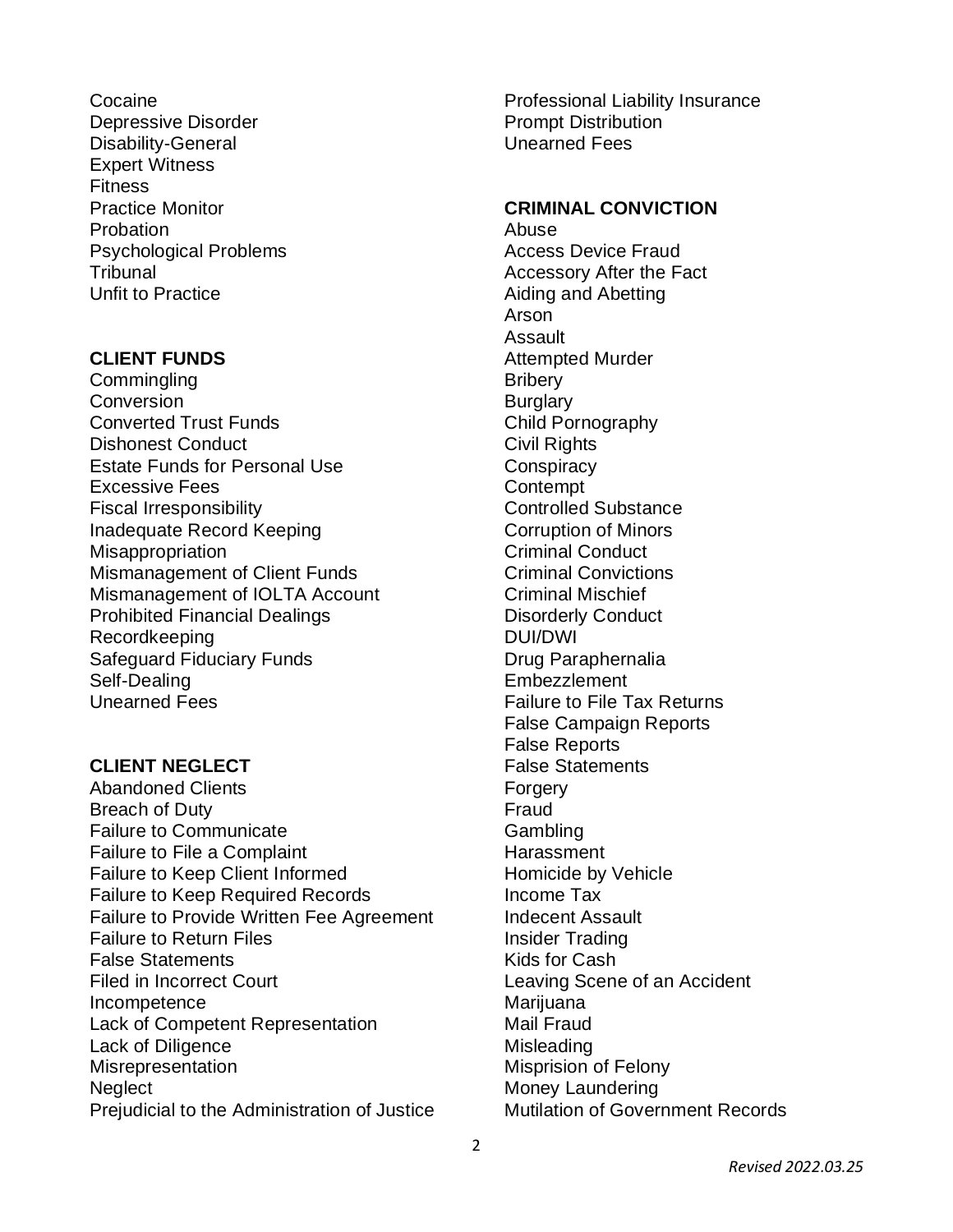Passport Fraud Pension Fund Fraud **Perjury** Political Corruption Pornography Possession with Intent to Deliver Promoting Prostitution **Racketeering** Receiving Stolen Property Recklessly Endangering Retail Theft Sexual Abuse **Solicitation Stalking** Statutory Sexual Assault Tax Evasion Theft **Trespassing** Unauthorized Use of Motor Vehicle Unlawful Campaign Contributions Wire Fraud Witness Tampering

#### **DISCIPLINE**

**Concurrent Condition Consecutive Deterrence Retroactive** 

#### **MITIGATING FACTORS**

Acceptance of Responsibility Admission of Wrongdoing Belated Cooperation *Braun* Causal Connection Character Witness Community Activities **Cooperation** Isolated Incident No Prior Discipline Remorse **Reputation Restitution** Self-Reported Therapy

Unintentional Violation

#### **PROFESSIONAL CONDUCT**

Advertising Altered Records Attorney Registration **Bankruptcy** Bar Application Civil Rights Collateral Estoppel Communication **Confidentiality** Conflict of Interest **Contempt** Court Orders **Deceit** Declining/Terminating Representation Disgorge Fee **Dishonesty Disrupt** Ethical Violations Ex Parte Expediting Litigation Fabricated Documents Failure to Pay Withheld Employment Taxes Failure to Recuse Failure to Supervise Fee Agreement Fee Dispute Filed Meritless Civil Action Frivolous Pleadings Immigration Inappropriate Communications Independent Contractors Ineffective Assistance of Counsel Intentional Prevarication Intimidation Law Firm Meritorious Claims **Misconduct** Nonlawyer Employee Operating Account Outstanding Debts Pervasive Misconduct Practice in Federal Court Prejudicial to Bar Admission Assessment **Sanctions**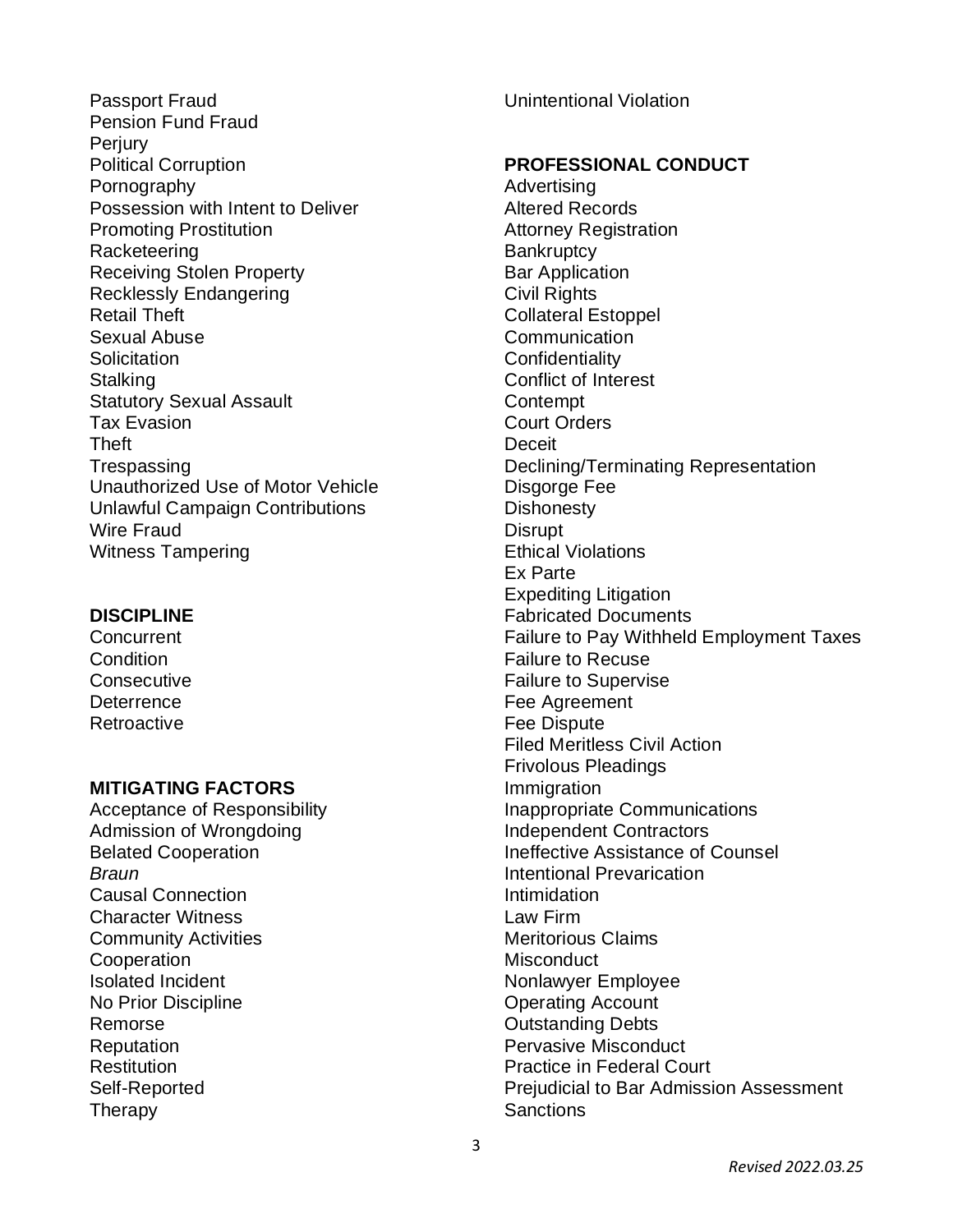Seeking to Influence a Judge Sexual Contact with a Client Social Media Support **Tribunal** Unwanted and Inappropriate Advances Written Agreement

#### **REINSTATEMENT**

Burden Burden Not Met Community Service Community Support **Competence Disbarment** Expert Opinion Failure to Make Restitution False Testimony Financial Problems Fitness to Practice Forever Barred From Practice Insufficient Rehabilitation Insufficient Time Passed Judgments and Liens *Keller* Lack of Moral Qualifications Learning in the Law Moral Qualifications **Omissions Rehabilitation** Ruling Reversed Sobriety Monitor **Suspension** Violation of Probation

#### **UNATHORIZED PRACTICE OF LAW**

Administrative Suspension Corporate Counsel Inactive Status **Letterhead** Nameplate Non -Lawyer Entity Practice in Federal Court Sharing Legal Fees